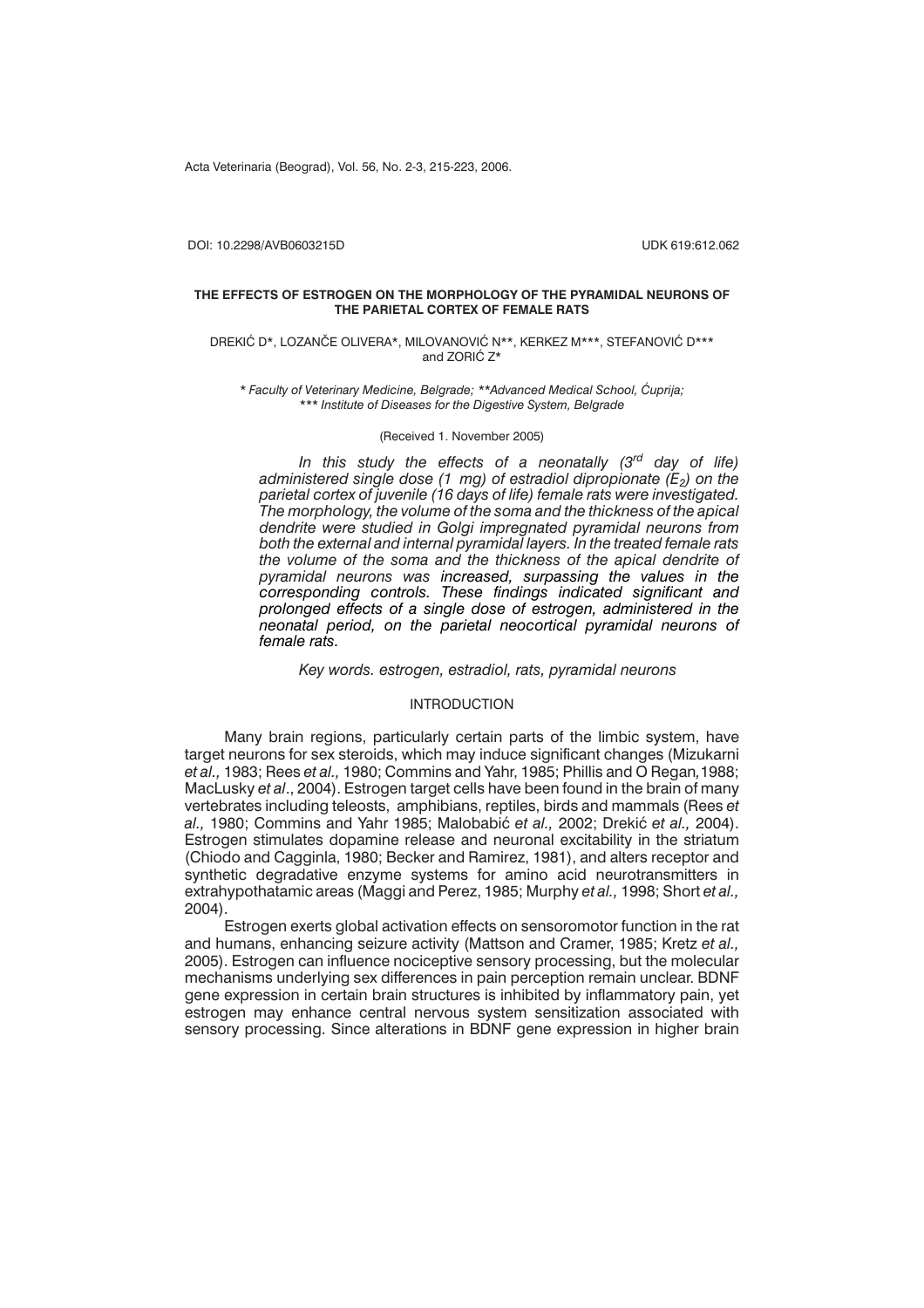centers may be relevant to cognitive changes that occur in recurrent depression, these results may provide insights into the coincidence of chronic pain and depression (Amy *et al.,* 2005), and spontaneous firing of neurons in the male rat cerebral cortex (Kelly *et al.,*1977), as well as other effects (Dennerstein *et al.,* 1984).

Different estrogen manipulations have effects on the expression of muscarinic acetylcholine receptors (mAChRs) in the adult female rat hippocampus. The hippocampus was obtained from rats in proestrus (control), ovariectomized at 2, 10 and 15 days of age, ovariectomized at 15 days of age and rats treated with 17-estradiol for 7 days, and rats treated with  $17\beta$ -estradiol immediately after ovariectomy for 21 days. Rats estrogen status was monitored by measuring estradiol plasma levels and uterus relative weight.  $[3H]$  quinuclidinyl benzilate  $(I<sup>3</sup>H)$ QNB) binding studies indicated that ovariectomy time-dependently increases the number of mAChRs in the hippocampus when compared to those obtained from control rats (Valeria *et al.,* 2005). The role of high levels of dehydroepiandrosterone (DHEA) is to influence the ovarian function and embryonic resorption during early pregnancy in BALB/c mice. Pregnant animals were injected with DHEA following both the post-implantatory (DHEA-2) and periimplantatory (DHEA-6) models. Morphological studies of implantation sites showed 40% of embryonic resorption in the DHEA-2 group while 100% of resorption was observed in the DHEA-6 group. The data presented here suggest that DHEA treatment during early pregnancy modulates the ovarian function and is responsible for embryonic resorption at different degrees, depending on the time of administeration (Valeria *et al.,* 2005; El-Bakri *et al*., 2004).

In this study we investigated the effects of a single dose of estrogen on the morphology of the parietal pyramidal neurons of female rats.

# MATERIALS AND METHODS

The pyramidal neurons of the parietal cortex were investigated in 10 control and 10 female rats, neonatally (3 days old) treated with a single dose (1 mg) of  $(E_2)$ and sacrificed on the 16th day of life. After four weeks of fixation in 10 % neutral formalin, the brains were divided into smaller blocks which were impregnated by a modification of the Golgi-Kopsch method (Drekić and Malobabić, 1987).

After impregnation the tissue blocks were kept in 2% potassium dichromate solution at 37°C for 1-2 days. The solution was changed daily, and prior to every change, the blocks were blotted gently in order to remove excessive dichromate precipitate. After dichromate, the tissue blocks were washed and then left for 3 days in fresh 2.5 % silver nitrate solution at 37°C, and then in 96% ethanol for 24 hours. Dehydration was completed in 100 % ethanol in which the impregnated blocks were stored in the dark for a considerable time. After enhancing the blocks in liquid paraffin (56 $^{\circ}$ C) and leaving them for 10-20 minutes at room temperature, they were cut (140 µm thick sections) on the microtome. These frontal serial sections were dropped into xylol for at least 10 minutes.

The sections were mounted with Canada balsam and covered with a glass plate. Well impregated pyramidal neurons of the female rat parietal cortex (layers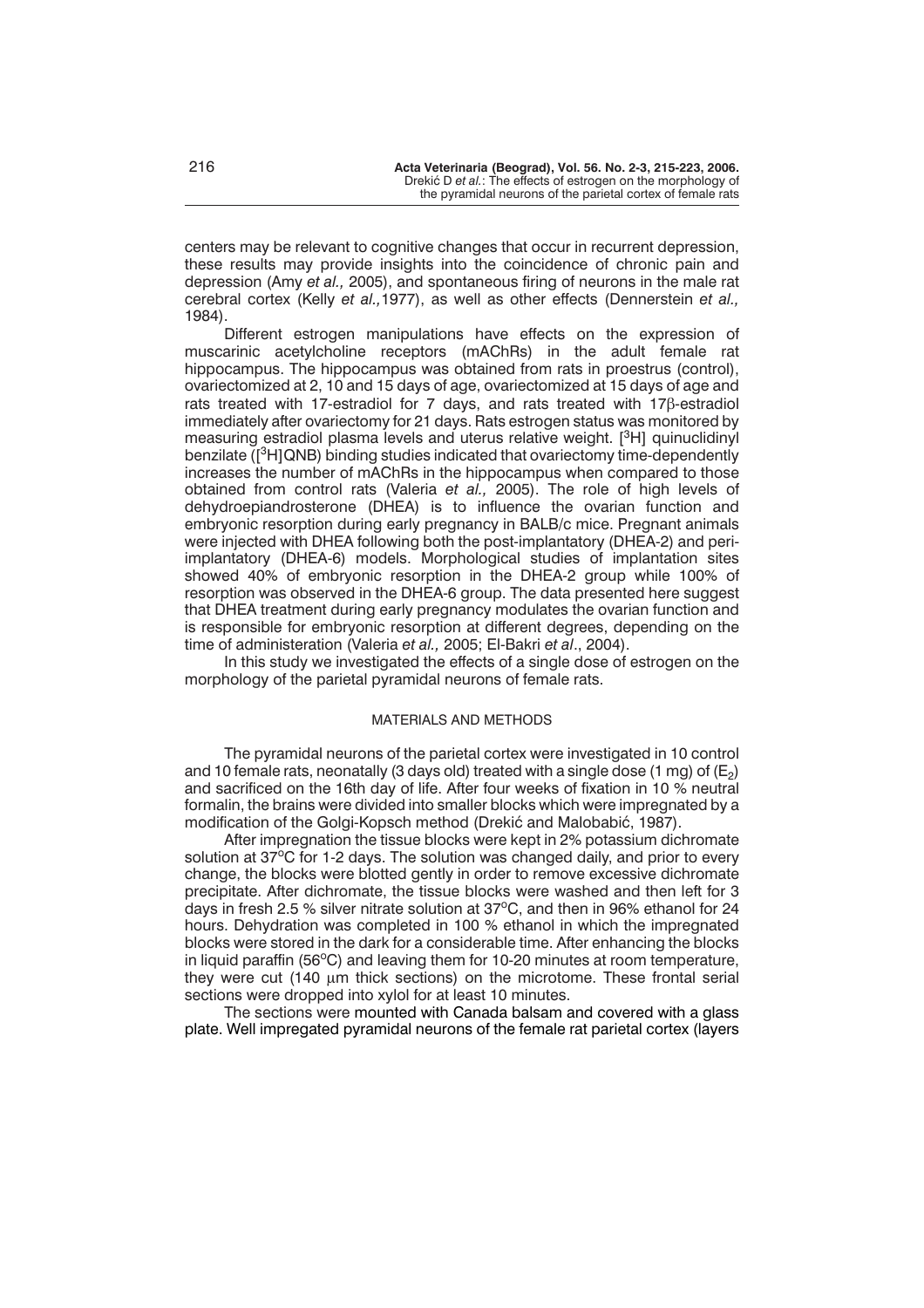III and V) were selected for this study. The thickness of the initial part of the apical dendrite and the perykaryon volume of the parietal pyramidal neurons were determined. In order to standardize the method, the initial part of each apical dendrite was measured at the distance of 10  $\mu$ m from the point where its diameter became constant.

The ocular grid was used at the magnification of 190 x. The perykaryon volume of pyramidal neurons was calculated according to the formula for a rotatory elipsoid conus.

# RESULTS AND DISCUSSION

### *Control animals*

*Morphology:* The soma, the apical and basal dendrites of pyramidal neurons from both the external and internal pyramidal layers of the parietal cortex were well developed. In the control female rats, sacrificed in the early juvenile period, the initial part of the apical dendrites was without spines. These were present on segments of the basal dendrites which were far from the soma. The neuropil was rich in nerve fibers.

*Morphometry:* The volume of the soma of the external layer of pyramidal neurons was 2 x 10 $^3$   $\pm$  0.57  $\mu$ m $^3$ . The average neuron volume at the initial part of the apical dendrite was 3.9  $\pm$  0.2  $\mu$ m $^3$ . The volume of the soma in the internal layer of pyramidal neurons was 2.4 x 10 $^3$   $\pm$  0.74  $\mu$ m $^3$ . The neuron volume at the initial part of the apical dendrite was  $5 \pm 0.2 \ \mu m^3$ .

## *Treated animals*

*Morphology:* The shape of the soma of the parietal pyramidal neurons of both pyramidal layers was more pyramidal or pyriform than in neonatally treated female rats, sacrificed in the early juvenile period. These neurons were more darkly impregnated than the controls. The thinner and more elongated apical dendrite had numerous spines and contacts with other neurons. It appears that synaptogenesis increased in treated animals. The basal dendrites with numerous spines were more fat than the controls. The neuropil had a granular structure with numerous dendrites of other neurons.

*Morphometry:* In the treated rats, the volume of the soma of parietal pyramidal neurons in the external pyramidal layer was 4 x 10 $^3$ ±0.9  $\mu$ m $^3$  which was significantly (p<0.001) less than the controls. The apical dendrite was significantly (p<0.001) bold (5.7 $\pm$ 0.4  $\mu$ m) in treated rats compared to the corresponding controls. The volume of some of the internal pyramidal neurons of the parietal cortex in treated females was 6 x 10 $^3$ ±0.9  $\mu$ m $^3$  which was significantly larger compared to the controls The apical dendrite was significantly  $(p<0.001)$ bold 7.7±0.4 µm in treated rats, compared to the corresponding controls. In treated rats argyriophilia is more pronounced, with numerous synaptic contacts and dendrites.

Estrogens have both excitant and sedative effects on the central nervous system (Phillis *et al.,* 1988; Murphy *et al.,* 1998; Hao *et al*., 2003), significant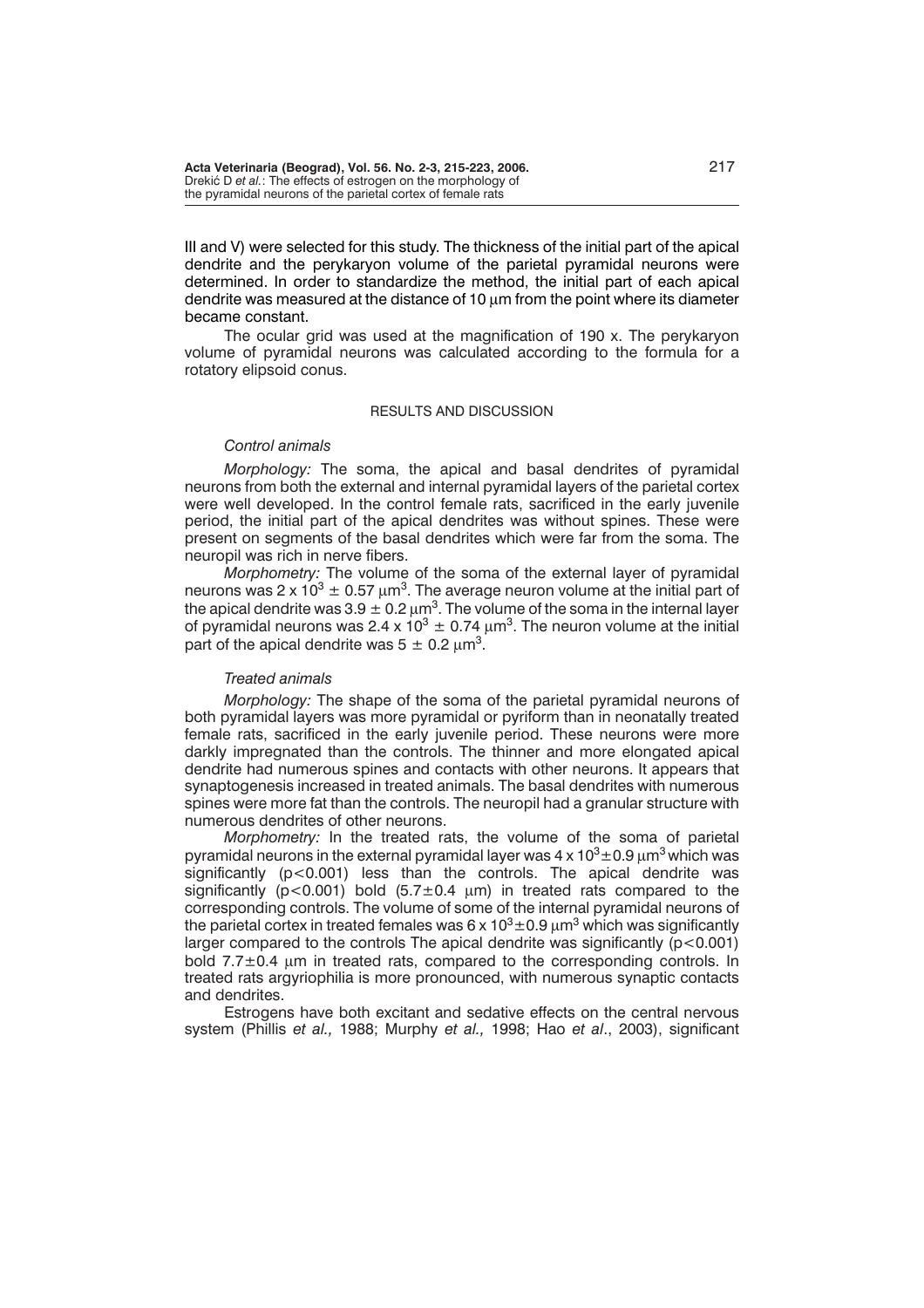epileptogenic activity when applied directly to the cerebral cortex (Julian *et al.,* 1975) and they increase the spike frequency in epileptic patients (Logothetis *et al.,* 1995; Domingnez et al., 2005). In rabbits, 17<sub>B</sub>-estradiol had a hypnogenic action



when injected intracerbro- ventricularly (Paisley and Summerlee, 1984; Lee *et al*., 2004). Estradiol alters the concentration of brain imipramine binding sites (Ravizza *et al.,* 1985., Leuner and Shors, 2004), causing an increase in the B max and Kd of the imipramine binding sites to the frontal cortex of male rats (Wilson *et al.,* 1989). In our investigation, female rats treated with a single dose (1 mg of  $E_2$ ) neonatally (3<sup>rd</sup> day of life) and sacrificed in the juvenile period  $(16<sup>th</sup>$  day of life), showed a highly significant increase in neuronal soma volume, as well as in the initial part of the apical dendrite both in external and internal pyramidal neurons. This suggests prominent sensitivity of the parietal neocortical pyramidal neurons to neonatally applied estrogen. Besides the expected reactivity of phylogenetically older parts, such as limbic system regions, the parietal neocortex is also sensitive to estrogen action, even though it is a phylogenetically newer structure (Drekić et al., 1990, 1995).

The decrease of pyramidal neuron perykaryon volume relates well to the greater density of cortical neurons in females (Haug, 1984) and in male rats

Figure 1. Internal pyramidal neurons in the parietal cortex of female rats. A. controls; B. treated. In treated rats argyrophilia is more pronounced with numeorus synaptic contacts and dendrites. The pyramidal neuronal shape is changed in to an oval or pyramidal one in treated animals (Golgi methods, modification Drekić and Malobabić; x 1000)

(Drekić et al., 1992). A generally accepted concept has been that the hormonal actions of  $17\beta$ -estradiol are mediated via RNA-dependent protein synthesis (Phillis *et al.,* 1988; Kretz *et al*., 2005). This mechanism of action has been established for the uterus and was adopted for steroid action on hypothalamic neurons (McEwen *et al*., 1991; Lee *et al*., 2004; Li *et al*., 2004).

Estrogen*s* have been demonstrated to rapidly modulate calcium levels in a variety of cell types. The relative importance of intra - and extracellular sources of calcium in estrogenic effects on neurons is also not well understood (Zhao *et al*., 2005). Previously, we had demonstrated that membrane-limited estrogen*s*, such as E-BSA given before an administration of a 2-hour pulse of 17 $\beta$ -estradiol (E<sub>2</sub>), could potentiate the transcription mediated by  $E_2$  from a consensus estrogen response element (ERE)-driven reporter gene. Neither the L- nor P-type VGCCs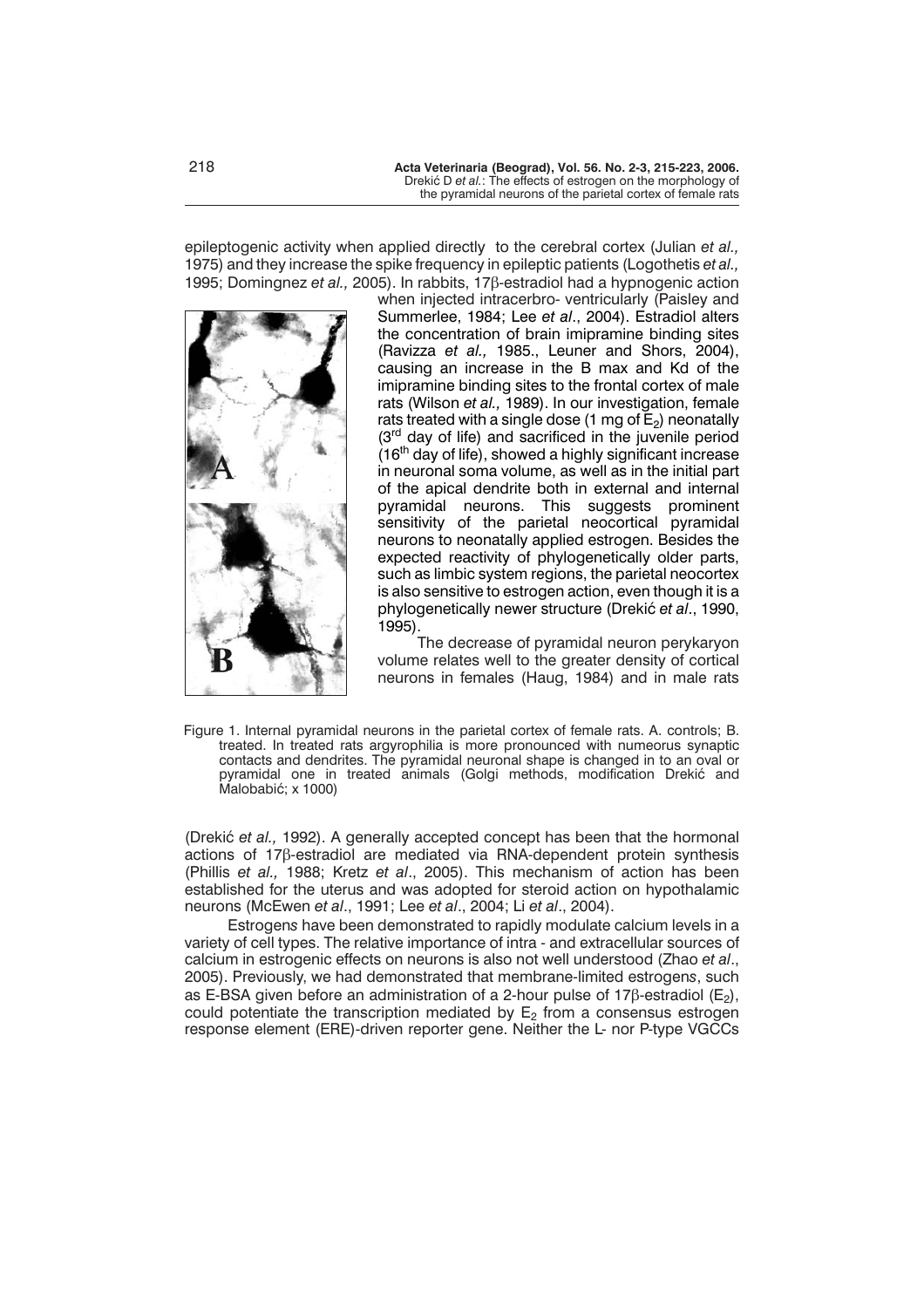**Acta Veterinaria (Beograd), Vol. 56. No. 2-3, 215-223, 2006.** 219 Drekić D et al.: The effects of estrogen on the morphology of the pyramidal neurons of the parietal cortex of female rats

seem to play a role in estrogen action in these cells; while the N-type VGCCs are important in both the non-genomic and genomic modes of estrogen action (Zhao *et al*., 2005). Specific inhibitors also showed that the ryanodine receptor and the inositol trisphosphate receptor are important to E-BSA-mediated transcriptional potentiation (Zhao *et al.,* 2005). This report provides evidence that intracellular stores of calcium are required to couple non-genomic actions of estrogen initiated at the membrane to transcription in the nucleus. Extracellular sources of calcium are also important in both non-genomic and genomic actions depending on estrogen*s* (Zhao *et al.,* 2005). Lee *et al*. (2005) indicate an effect of estrogen (E2) on affect and cognition, which may be mediated by the cAMP response elementbinding protein (CREB) pathway and CREB-related gene target brain-derived neurotrophic factor (BDNF). Lee *et al.* (2005) investigated the effect of E<sub>2</sub> on CREB expression and phosphorylation and BDNF expression in the amygdala and hippocampus, areas involved in emotional processing effect of  $E_2$  on calcium/calmodulin kinase (CaMK IV) immunolabeling in the hippocampus. Estrogen  $(E_2)$  increased immunolabeling and mRNA levels of BDNF in the medial and basomedial amygdala and CA1 and CA3 regions of the hippocampus, but not in any other amygdaloid or hippocampal regions examined (Lee *et al.,* 2005).

Estrogen (E<sub>2</sub>) increased immunolabeling of CREB and pCREB in the medial and basomedial, but not central or basolateral amygdala (Lee *et al.,* 2005). Estrogen  $(E_2)$  also increased CaMK IV and pCREB immunolabeling in the CA1 and CA3 regions, but not in the CA2 region or dentate gyrus, of the hippocampus. (Hao *et al.,* 2003). There was no change in immunolabeling of CREB in any hippocampal region. These data identify a signaling pathway through which  $E_2$ increases BDNF expression that may underlie some actions of  $E<sub>2</sub>$  on affective behavior and indicate neuroanatomical heterogeneity in the  $E<sub>2</sub>$  effect within the amygdala and hippocampus (Murphy *et al*., 1998; Lee *et al.,* 2005).

Jontophoretic application of the hemisuccinate derivative of estrogen exerts effects on neuronal function which mimics those seen after i.v. administration of the steroid, but with a shorter latency (Smith *et al.,* 1988; El-Bakri *et al*., 2004). The observed steroid-induced potentiation of an excitatory neurotransmitter response parallels the reported activating effects of  $E_2$  on seizure activity and sensoromotor function (Smith *et al.,* 1988; Zhao *et al*., 2005). During the development of various behavioral and physiological traits there are periods when presenting, or witholding specific types of stimulation, has profound consequences. Such sensitive periods are evident for language aquisition and sexual differentiation of normal sensory function (Shors *et al*., 2004). Most neurobiologists agree that these sensitive periods limited by the quantity of estrogen are periods when presenting or witholding specific types of stimulation shape the functional organization of the nervous system (Campbell *et al*., 2005). A sensitive period in the development of the mammalian visual system occurs when the terminals of the lateral geniculate neurons are segregating into cortical ocular dominance columns (Nordeen and Nordeen, 1990; Drekić et al., 1992).

In a sexually dimorphic nucleus in the rodent spinal cord the sensitive period for sexual differentiation is limited by cell death and gonadal hormones that masculinize sexual function by enchancing the survival of a specific neuronal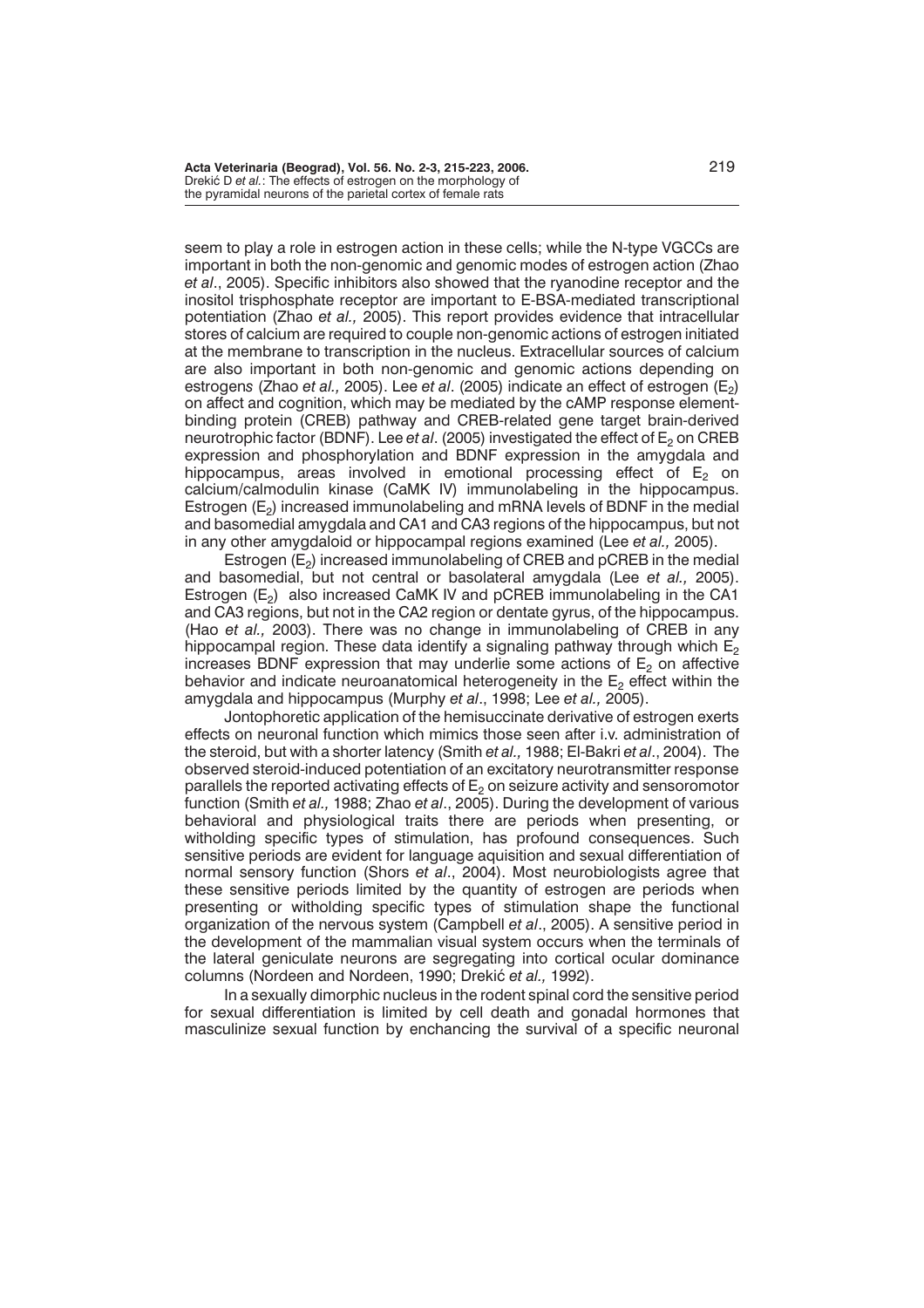population (Nordeen and Nordeen, 1990). Our study with the technique of Golgi silver impregnation, has revealed that neonatal estradiol treatment increases the number of dendritic spines in juvenile male rats, similar to the effects of estradiol seen in the hippocampus (Mc Ewen, 1991; Drekić et al., 1992; Lee *et al.*, 2004). Our finding of large sizes of apical dendrites and perykaryon volume are consistent with the observation that exogenous estrogen, given to adult animals, decreased the thickness of the cortex (Diamond, 1987; Drekić *et al.*, 1992). Thus, our data do not conflict with the hypothesis that one role of the cortical estrogen receptors is to aid in developing asymmetry (Diamond, 1987; Malobabić et al., 2002; Drekić et al., 2004). We believe that estrogen given to female rats in the early neonatal period, causes long lasting significant effects on neurogenesis, even in the phylogenetically youngest parts of the central nervous system, such as the neocortex (Drekić et al., 1992).

The morphological and morphometric Golgi study of the pyramidal neurons indicate the sensitivity of the male rat (Drekić and Malobabić, 1987; Drekić et al., 1992) and female rat parietal cortex to a single dose of estrogen, administered neonatally. The remarkable effect on these neocortical neurons is long lasting, because the decrase in male rats, and increase in female rats of the perykaryon volume and apical dendrite thickness is mainly expressed later, i.e. in the juvenile period.

#### ACKNOWLEDGEMENT:

This work was supported by a grant from the Ministry of Science, Technology and Development of the Republic of Serbia, No 1843 (Morphology of organs of experimental animals, little green monkey and reactivity of hormones)

Address for correspondence: Dmitar Drekić, DVM, PhD Bulevar Oslobođenja 18 11000 Belgrade Serbia &Montenegro e-mail: dmitar@vet.bg.ac.vu

#### **REFERENCES**

- 1. *Becker JB, Ramirez VD,* 1981, Sex differences in the amphetamine stimulated release of catecholamines from rat striatal tissue in vitro, *Brain Res,* 204, 361-72.
- 2. *Breedlove SM,* 1984, Adrogen forms sexually dimorphic spinal nucleus by saving rnotoneurons from programmed death, *Soc Neurosci Abstr,* 10, 927-30.
- 3. *Campbell RE, Han SK, Herbison AE*, 2005, Biocytin filling of adult gonadotropin-releasing hormone neurons in situ reveals extensive, spiny, dendritic processes. *Endocrinol.* 146, 3, 1163-69.
- 4. *Chiodo LA, Cagginla AR,* 1980, Alterations in basal firing rate end autoreceptor sensivity of dopamine neurons in the substantia nigra following acute and extended exposure to estrogen, *Eur J Pharmacol,* 67, 165-6.
- 5. *Commins D, Yahr P,* 1985, Autoradiographic localization of estrogen and androgen receptors in the sexually dimorphic area and other regions of the gerbil brain, *J Comp Neurol,* 231, 473-89.
- 6. *Dennerstein L, Spencer-Gardner C, Burrows GD,* 1984, Mood and the menstrual cycle, *J Psychiatr Res,* 18, 1-12.
- 7. *Diamond MC*, 1987, Sex differences in the rat forebrains, *Brain Res Rev,* 12, 235-40.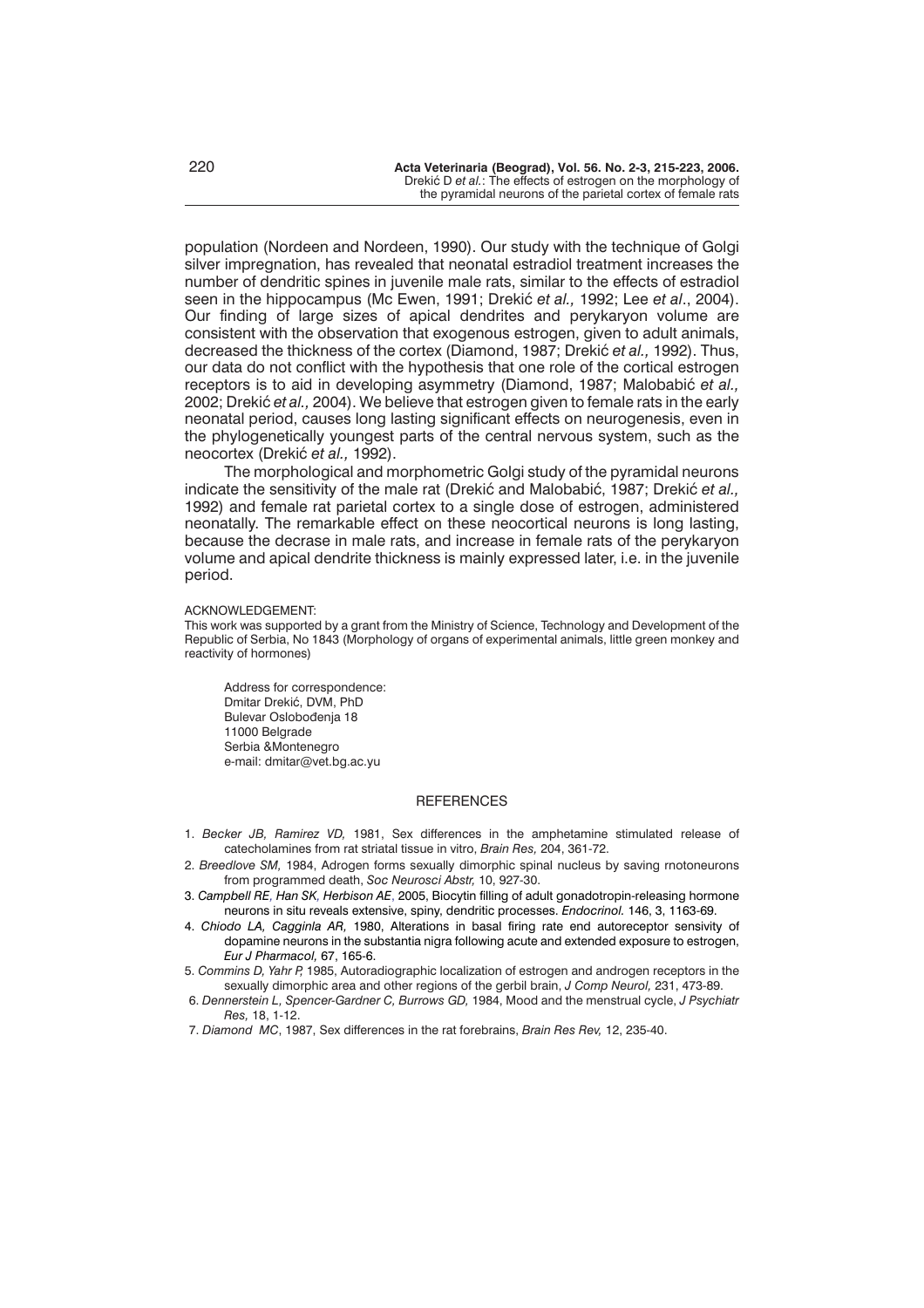- 8. *Drekić D, Gledić D, Malobabić S, Marija Šimić, 1990*, Study of cells of amygdala of rats neonatally treated with estrogen, *Verh Anat Ges,* 83 *(Anat Anz Suppl 166),* 499-500.
- 9. *Drekić D, Malobabić S, Dijana Cvetković*, 1992, The effectsof estrogen on the morphology of the pyramidal neurons of the parietal cortex of male rats, *Acta Vet,* 42, 5-6, 273-80.
- 10. *Drekić D, Malobabić S, Gledić D, Cvetković Dijana,* 1995, Different neuronal and glial cell groups in corticomedial amygdala react differently to neonatally administered estrogen, *Neurosci,* 66, 2, 475-81.
- 11. *Dreki} D, Malobabi} S,* 1987, A simple modification of the Golgi method, *Acta Vet*, 37, 1, 33-40.
- 12. Drekić D, Mrvić-Jovičić Verica, Zorić Z, Djelić Dijana, Blagojevič Zdenka, Nikolić Zora, 2004, Influence of LHRH on sex hormone receptors in the amygdala of the male rat, *Acta Vet,* 54, 5-6, 347-56.
- 13. *El-Bakri NK, Islam A, Zhu S, Elhassan A, Mohammed A, Winblad B, Adem A,* 2004, Effects of estrogen and progesterone treatment on rat hippocampal NMDA receptors: relationship to Morris water maze performance*. J Cell Mol Med,* 8, 4, 537-44.
- 14. *Hao J, Janssen WG, Tang Y, Roberts JA, McKay H, Lasley B et al.*, 2003, Estrogen increases the number of spinophilin-immunoreactive spines in the hippocampus of young and aged female rhesus monkeys, *J Comp Neurol,* 465, 4, 540-50.
- 15. *Haug H,* 1984, Macroscopic and microscopic morphometry of the human brain cortex. In. Eds: Pillieri, G., Tagliavini, F, *Brain Path,* 1, 123-49.
- 16. *Julian RM, Fowler GW, Danielson MG*, 1975, The effects of antiepileptic drugs on estrogen- induced electrographic spikewave discharge, *J Pharmacol Exp,* 193, 647-56.
- 17. *Kelly MJ, Moss RL, Dudley CA, Fawcett CP,* 1977, The specificity of the response of preoptic-septal area neurons to estrogen: 17á estradiol verus 17â estradiol and the response of extrahypothalamic neurons, *Exp Brain Res*, 30, 43-52.
- 18. *Kenneth A, McCarson E,* 2005, Estrogen Increases Nociception-Evoked Brain-Derived Neurotrophic Factor Gene Expression in the Female Rat, *Neuroendocrinol,* 81, 193-99.
- 19. *Kretz O, Fester L, Wehrenberg U, Zhou L, Brauckmann S, Zhao S et al.*,2005, Hippocampal synapses depend on hippocampal estrogen synthesis*, Mol Neurobiol,* 29, 2, 117-30.
- 20. *Lee SJ, Campomanes CR, Sikat PT, Greenfield AT, Allen PB, McEwen BS*. 2004, Estrogen induces phosphorylation of cyclic AMP response element binding (pCREB) in primary hippocampal cells in a time-dependent manner. *Neurosci,* 124, 3, 549-60.
- 21. *Leuner B, Shors TJ,* 2004, New spines, new memories. *Mol Neurobiol,* 29, 2, 117-30.
- 22. *Li C, Brake WG, Romeo RD, Dunlop JC, Gordon M, Buzescu R et al.*, 2004, Estrogen alters hippocampal dendritic spine shape and enhances synaptic protein immunoreactivity and spatial memory in female mice. *Proc Natl Acad Sci USA,* 101, 7, 2185-90.
- 23. *Logothetis J, Harner R, Morrel F, Torres F,* 1995, The role of estrogens catamenial exacerebration of epilepsy, *Neurology*, 9, 352-60.
- 24. *MacLusky NJ, Hajszan T, Leranth C,* 2004 Effects of dehydroepiandrosterone and flutamide on hippocampal CA1 spine synapse density in male and female rats: implications for the role of androgens in maintenance of hippocampal structure, *Endocrinol,* 145, 9, 4154-61.
- 25. *Maggi A, Perez J,* 1985, Role of female gonadal hormones in the CNS: clinical end experimental aspects, *Life Sci,* 37, 893-906.
- 26. Malobabić S, Drekić D, Prostran M, 2002, Autoradiographic topography of estrogen receptors in the amygdala of male rat*, Acta Veterinaria*, 52, 2-3, 107-16.
- 27. *Mattson RH, Cramer JA,* 1985, Epilepsy, sex hormones and artiepileptic drugs. *Epilepsia*, 26, 40-51.
- 28. *McEwen BS, Zigmond RS, Gerlach JL,* 1972, Sites of steroid binding and action in the brain*. In: The structure and Function of Nervous Tissue.* Ed. G. Bourne, Academic Pres, New York, 205-91.
- 29. *McEwen BS,* 1991, The role of hormones as mediators of a changing bran, *In: Proceedings of the Course of Developmental Neurobiology,* 1, 91-107.
- 30. *Mizukami L, Nishizuka M, Arai Y,* 1983, Sexual difference in nuclear volumen end its ontogeny in the rat amygdala, *Exp Neurol*, 79, 569-75.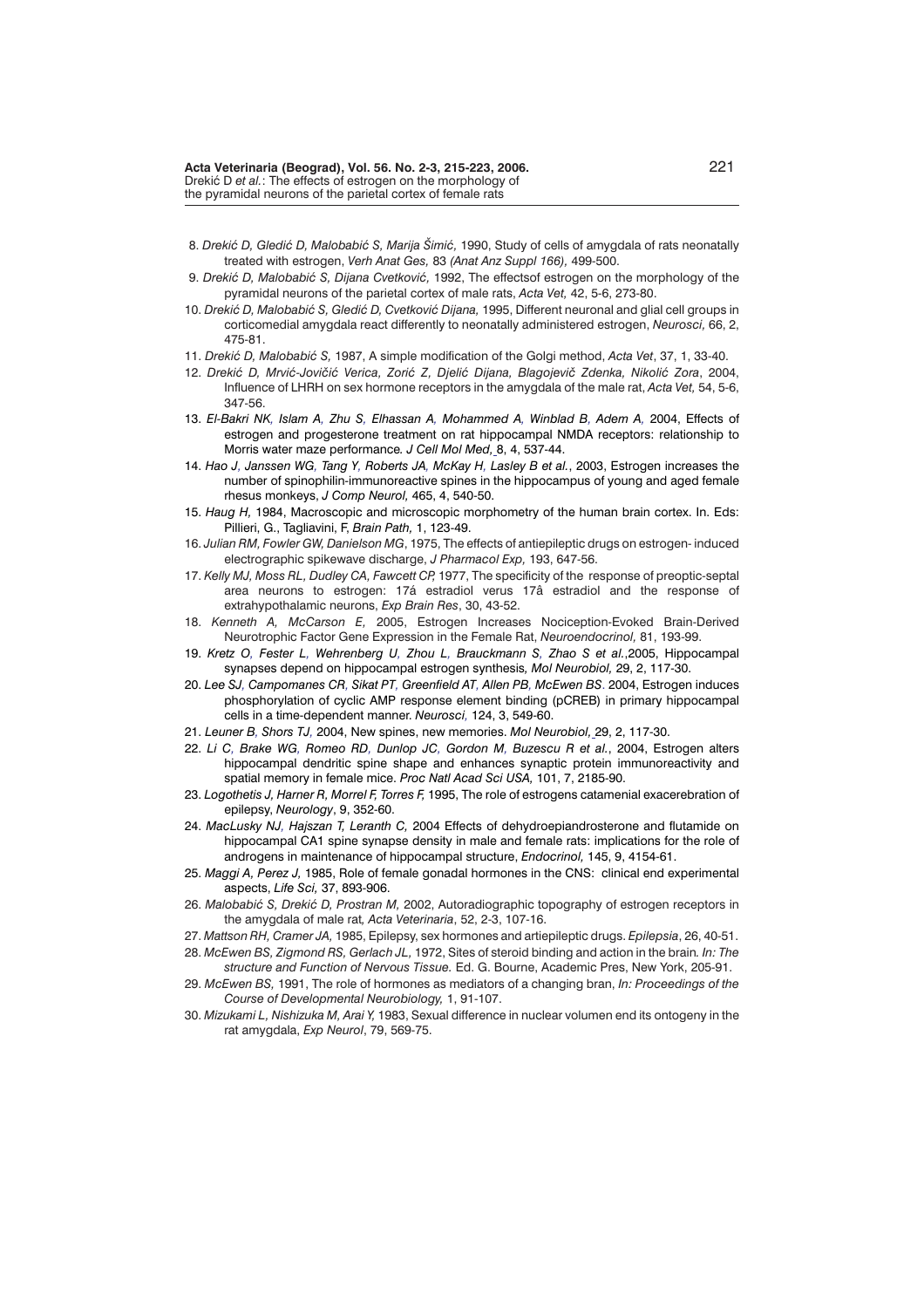- 31. *Murphy Diane, Nelson BC, Greenberger V, Segal M,* 1998, Estradiol increases dendritic spine density by reducing GABA neurotransmision in hippocampal neurons, *J Comp Neurol*, 8, 7, 2550-9.
- 32. *Nordeen JE, Nordeen KW,* 1990, Neurogenesis and sensitive periods in avian song learning, *TINS,* 13, 1, 31-6
- 33. *Paisley AC, Summerlee AJS,* 1984, Relationships between behavioral states and activity of the cerebral cortex*, Progress in Neurobiol,* 22, 155-84.
- 34. *Phillis JW, 0'Regan MH,* 1988, Effects of estradiol on cerebral cortical neurons and their responses to adenosine, *Brain Res Bulletin*, 20, 151-5.
- 35. *Ravizza L, Nicoletti F, Pozzi O, Barbaccia NL*, 1989, Repeated daily treatments with estradiol benzoate increase the (3H) imipramine binding in the male rat frontal cortex, *Eur J Pharmacol,* 107, 3, 395-6.
- 36. *Rees DH, Switz MG, Michael R,* 1980, The estrogen sensitive neural system in the brain of female cats, *J Comp Neurol,* 193, 789-804.
- 37. *Saenz C, Dominguez R, de Lacalle S,* 2005, Estrogen contributes to structural recovery after a lesion, *Neurosci Lett,* 16, 9, 27-30.
- 38. *Shors TJ, Falduto J, Leuner B*, 2004, The opposite effects of stress on dendritic spines in male vs. female rats are NMDA receptor-dependent, *Eur J Neurosci,* 1, 145-50.
- 39. *Smith SS, Waterhouse BD, Woodward DJ,* 1988, Locally applied estrogens potentiate glutamateevoked excitation of cerebellar Purkinje cells, *Brain Res,* 475, 272-82.
- 40. *Valeria S*and*er, María Emilia Solano, Evelin Elia, Carolina Griselda Luchetti, Guillermo DG et al*., 2005, Influence of Dehydroepiandrosterone on Early Pregnancy in Mice, *Neuro Immuno Modul,* 12, 5, 285-92.
- 41. *Wilson MA, Dwyer KD, Roy EJ,* 1989, Direct effect of ovarian hormones on antidepressant binding sites, *Brain Res Bull,* 22, 181-85.
- 42. *Zhao L, Chen S, Ming Wang J, Brinton RD,* 2005, 17 beta-estradiol induces Ca2+ influx, dendritic and nuclear Ca2+ rise and subsequent cyclic AMP response element-binding protein activation in hippocampal neurons: a potential initiation mechanism for estrogen neurotrophism. *Neurosci,* 132, 2, 299-311.
- 43. *Zhao X, Megan McBride, Peterson BR, Pfaff DW, Vasudevan N,* 2005, Calcium Flux in Neuroblastoma Cells is a Coupling Mechanism between Non-Genomic and Genomic Modes of estrogens, *Neuroendocrinol,* 81, 3, 439-45.
- 44. *Zhou J, Zhang H, Cohen RH, Pandey SC,* 2005, Effects of Estrogen Treatment on Expression of Brain-Derived Neurotrophic Factor and cAMP Response Element-Binding Protein Expression and 35. Phosphorylation in Rat Amygdaloid and Hippocampal Structures, *Neuroendocrinol,* 89, 5, 86-90.

## **DELOVANJE ESTROGENA NA MORFOLOGIJU PIRAMIDALNIH NEURONA PARIJETALNOG KORTEKSA KOD ŽENKI PACOVA**

### DREKIĆ D, LOZANČE OLIVERA, MILOVANOVIĆ N, KERKEZ M, STEFANOVIĆ D i ZORIĆ Z

# SADRŽAJ

Delovanie 1 doze (1 mg) estradiol dipropionata (E2) proučavano je na parietalnom korteksu ženki pacova u ranom juvenilnom periodu (16 dana života). Proučavana je morfologija, volumen some i debljina apikalnog dendrita kod neurona spoljašnjeg i unutrašnjeg piramidalnog sloja parietalnog korteksa impregni